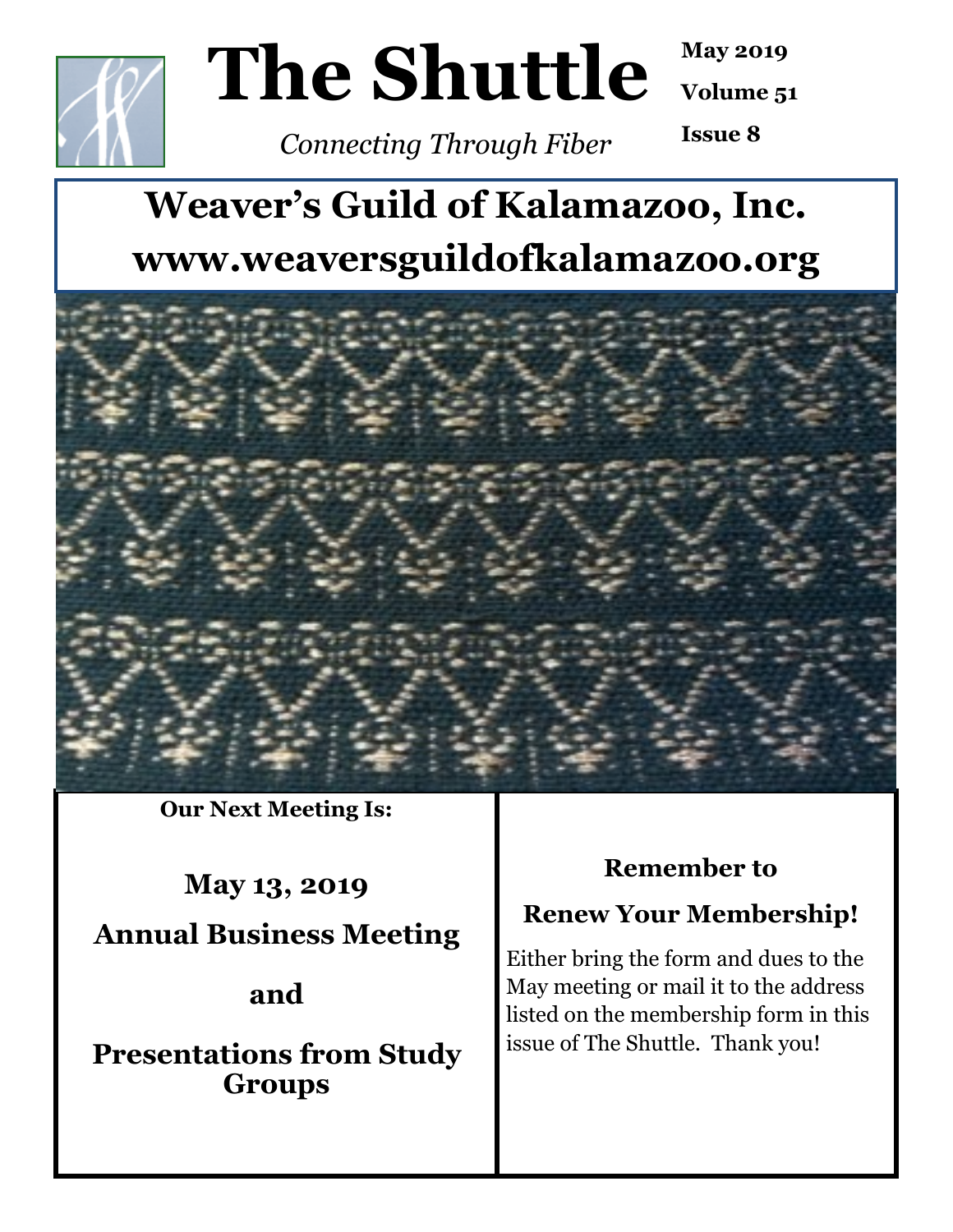# **Letter from the President**

While we try to welcome spring, we just get peeks at the warmer temperatures and the sunshine. That is what we are preparing to do for next year with WGK. We will get peeks at next year's sunshine.... At our next general meeting, we will vote on a slate of officers and prepare for next year's lecture series and prepare for our new opportunity at showcasing our skills and creativity with the sale at the KIA for the first time.

I hope if people are going to any of the wonderful learning opportunities for classes or retreats; that they are inspired to create more for the sale. In order for our organizations to continue to be vibrant we need members who are committed to make the organization Glow! We have had several people who have done this and are moving on for many reasons so we need to replace those extra special people with other extra special people who are willing to come to meetings and share their ideas and help us move forward. I have special appreciation for the most recent officers who are leaving. Rhonda Alrick has done a great job organizing our meeting reports. We also have special thanks for Nancy Thornton, who is moving from MLH representative to Archivist. Right now many thanks for those who have been dedicated to the cause of Fiber Arts. Susan Rice will be announcing the lectures for the next year. Because of Terri Feldt's expert management of our funds we may be offering a workshop as well!! We are now on much more solid ground financially. We have a better understanding of the changes with the KIA sale ahead for us.

We still are in need of replacement for the Secretary position. Cyndee Mishler has agreed to be our next Hospitality Chair, replacing Nancy Crampton. Nancy will continue in WAFA. Along with Nancy Thornton in the Archivist position and Nancy Reile as MLH rep, we have strong leadership. I am hoping we can get members to stay in positions for a couple years at a time so they develop the best understanding of the organization and our mission.... educate, spread joy in color and continue the passion for weaving and the many fiber art we represent.

And of course the most vital person we need to replace is Paula Clare, the Shuttle editor. She had intended to step down last year and graciously continued and never yelled when we made changes or were late. She will be a hard act to follow but we need to have someone who has computer skills and who can organize our activities as we work to keep communications open and progressive. Is there anyone who you think might be willing to help with this task... It's huge but it's important and you get the news first!!!

See you soon,

*Ann Niemi* WGK President

#### **Swatch Study Group**

The Swatch Study Group will hold it's annual meeting before the May guild meeting at 6 pm at the Portage Senior Center.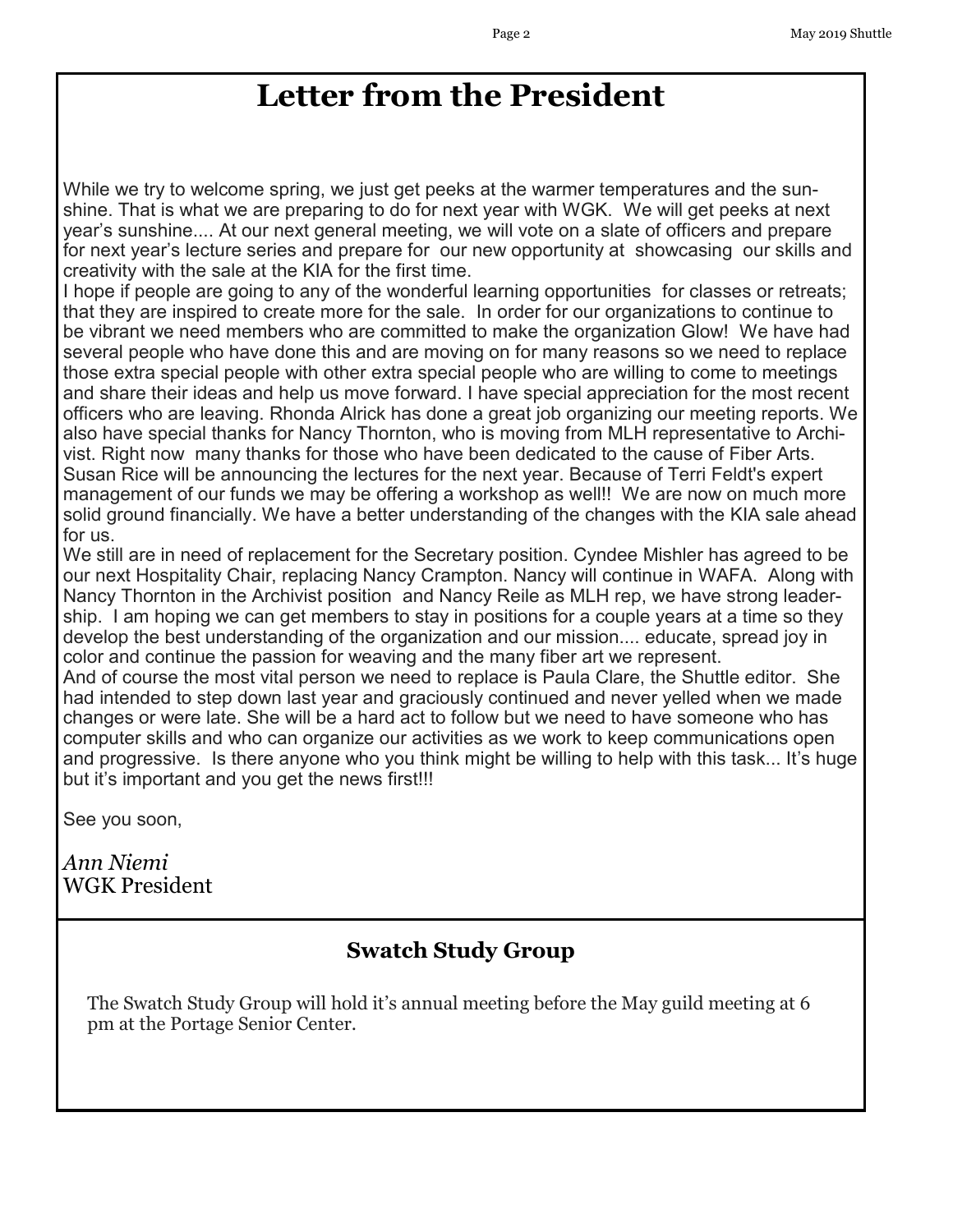# **2018-2019 Officers and**

## **Committee Chairs**

President – Ann Niemi Vice President – Susan Rice Secretary – Rhonda Alrick Treasurer – Terri Feldt Education – Karen VanderWeele Program/Workshop Coordinator – Susan Rice Scholarship Program – Anne Mehring Shuttle Editor – Paula Clare Webmaster—Jill Strobel Yearbook Editor – Mindy Tai Yearbook Fabric – Jill Strobel Service Bureau Coordinator – Vacant Librarian – Kristi Chapman Library Storage – Martha Reeves Membership – Karen Cote' Mentor Program—Terri Smith Newcomers/Welcoming – Vacant Photographer – Linda Innes Historian/Archivist – Vacant Hospitality Chair – Nancy Crampton Equipment Storage/Rental – Robin Willard Arts Council Rep – Anne Mehring MLH Rep – Nancy Thornton WAFA Chair – Nancy Crampton WAFA Treasurer – Jill Strobel WAFA Secretary – Cory Zann Exemption Committee – Anne Mehring, Melissa Powers, Lenore Snyder

# **Study Groups**

For more information, contact the study group leader.

**Four Harness** – Nancy Krapf/Judith Jones– meets second Thursday at 9:30 am at members' homes.

**Moonbeamers** - Helen Lemmer – meets fourth Monday at 7 pm at members' homes.

**Multi-Harness**—Marta Williams – meets third Wednesday at 9:30 am at members' homes.

**Spinners**—Susan Chapman/Linda Myers – meets third Friday 10 am to 2 pm at Parchment Library.

**Swatch Exchange**—Gail Ross – a virtual study group.

**Continuous Strand Weaving**—Lenore Snyder—meets the third Tuesday at the Marshall Public Library, 10:00 - Noon. Contact Lenore Snyder - <u>[lenore@lenorej.com](mailto:lenore@lenorej.com)</u> for information.

**Spin 2 Weave**—Terri Feldt.

# **Hospitality 2018-2019**

Please let the first letter of your last name determine when you bring a snack. The snack can be bought or homemade. It can be salty, sweet, fruits or veggies. It does not have to feed everyone. Let me know if you bring something special, like dairy- or gluten -free.

May - Anyone who hasn't brought a snack yet

Thank you!

Nancy Crampton, Hospitality Chair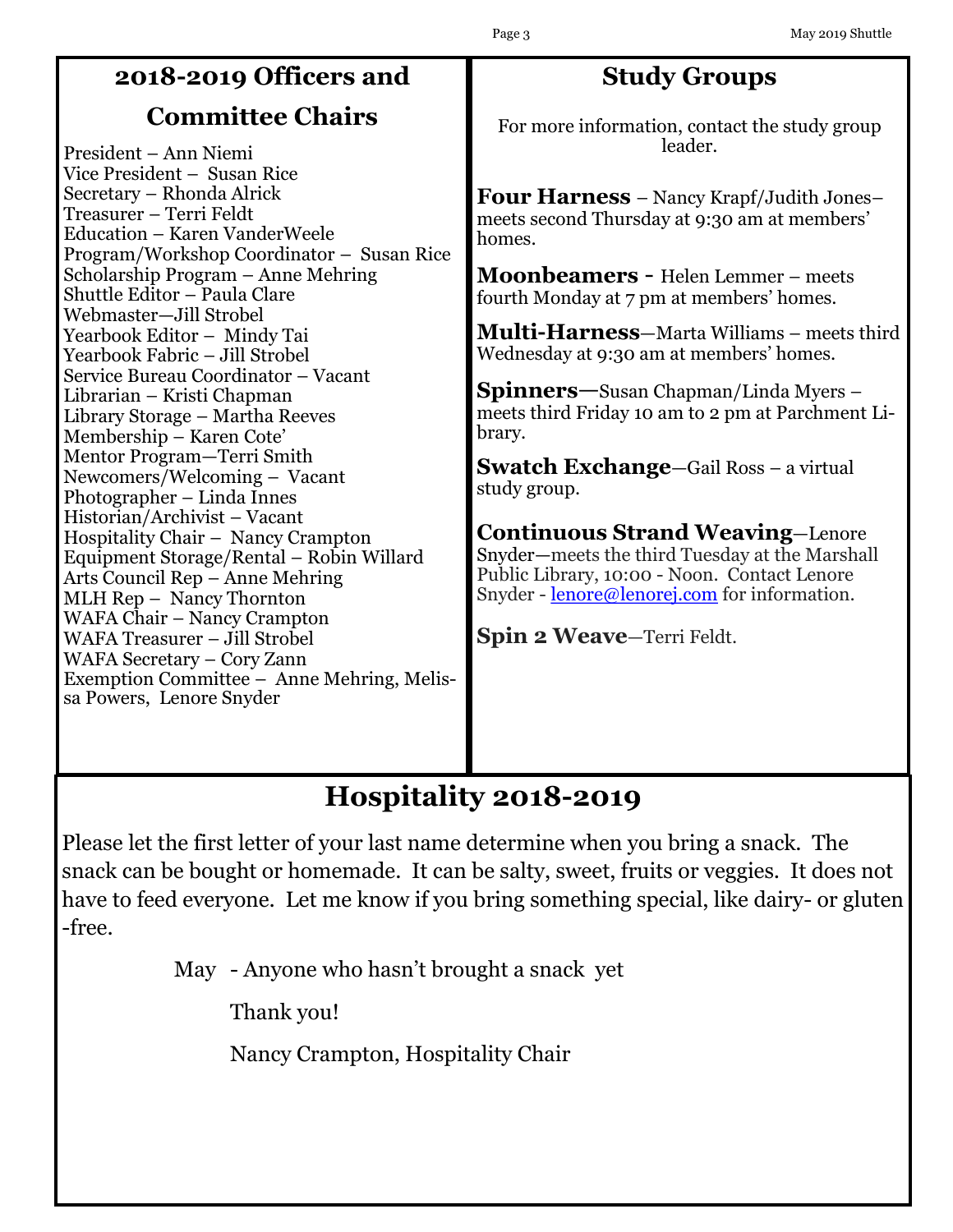# **2018-2019 Program Schedule**

**May 13, 2019.** Annual Business Meeting and Presentations from Study Groups.

# **2019-2020 Programs & Workshop Schedule**

**September 9, 2019** Lauren Burns: "Landscaping with Sheep" Tending Tilth business. Her partner will answer questions about sheep.

**October 14, 2019** Candace Myers: presenting and demonstrating "French Canadian Weaving".

**November 11, 2019** Rita Pettey: Owner of Yarn Hollow and an independent dyer from the Grand Rapids area.

**December 9, 2019** Holiday Program and Garage Sale

**January** No Meeting

**February 10, 2020** Movie Night. "Weaving with Novelty Yarn" by Tom Knisely

**March 9, 2020** Emily Wohlscheid: "Spinning Through Time".

**April 13, 2020** Jenny Schu: "More In-depth On Weaving & Beading".

**May 2, 2020** Jenny Schu: "St. Petersburg Chain Bracelet" workshop, 10 am thru 4 pm Parchment Community Library. \$50 plus materials fees. Limited to 10 people. Sign up and pay in advance. Bring your own lunch.

**May 11, 2020** Annual Meeting, Elections & Study Group Presentations.

# **Michigan League of Handweavers Exhibit**

The last chance to bring items for the MLH exhibit will be the May Guild Meeting. We are calling it "Dining with the Weaver's Guild of Kalamazoo." Kristi and I are going to get together after the meeting and put the exhibit together. It will be shown at the MLH conference May 31 through June 2, at Hope College.

Nancy Thornton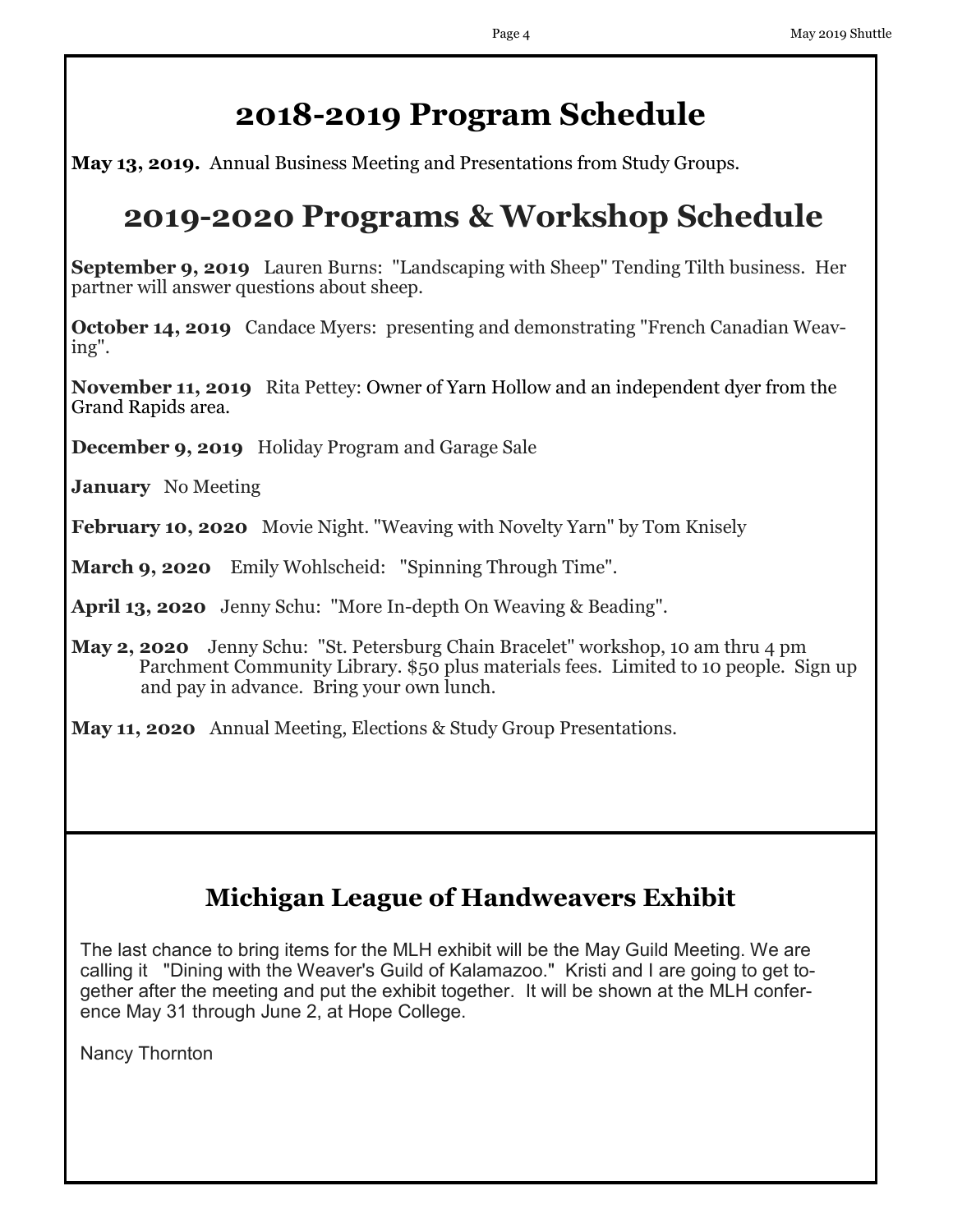## **WAFA NEWS**

Immediately following the May guild meeting, WAFA will hold their annual meeting, including election of officers.

# **Library News**

Spring cleaning: the May meeting is a good time to return any library books, magazines, and DVDs that you have checked out. While our policy is that you can sign out materials as long as you are actively using them, or until someone else requests it, it's nice not to let these pile up. I will also be sending you a gentle reminder in September; I know who you are.

The May meeting is also a good time to stock up for the summer. Go to our on-line catalog (www.librarything.com/catalog/weaversguildkazoo) and search for any items you may be interested in. Send me an email in advance and I will bring it to the meeting.

If you find you need something over the summer, please contact Martha Reeves to arrange a visit. She stores our guild library materials (God bless her!) at her house.

See you at the meeting!

-*Kristi Chapman, your Guild Librarian* 

# **Proposed Budget for 2019-20**

As treasurer for our guild, I want to thank you for supporting the increase in our dues.

The Board proposed two award donations for the upcoming year, MLH and KIA. We also included a small stipend for "The Shuttle".

Susan Rice will have an increased program budget for 2020-21 thanks to our increase in dues and careful budgeting by Margie Glenn and Susan Rice.

I look forward to discussing our 2019-20 budget and the vote at our May meeting.

Terri Feldt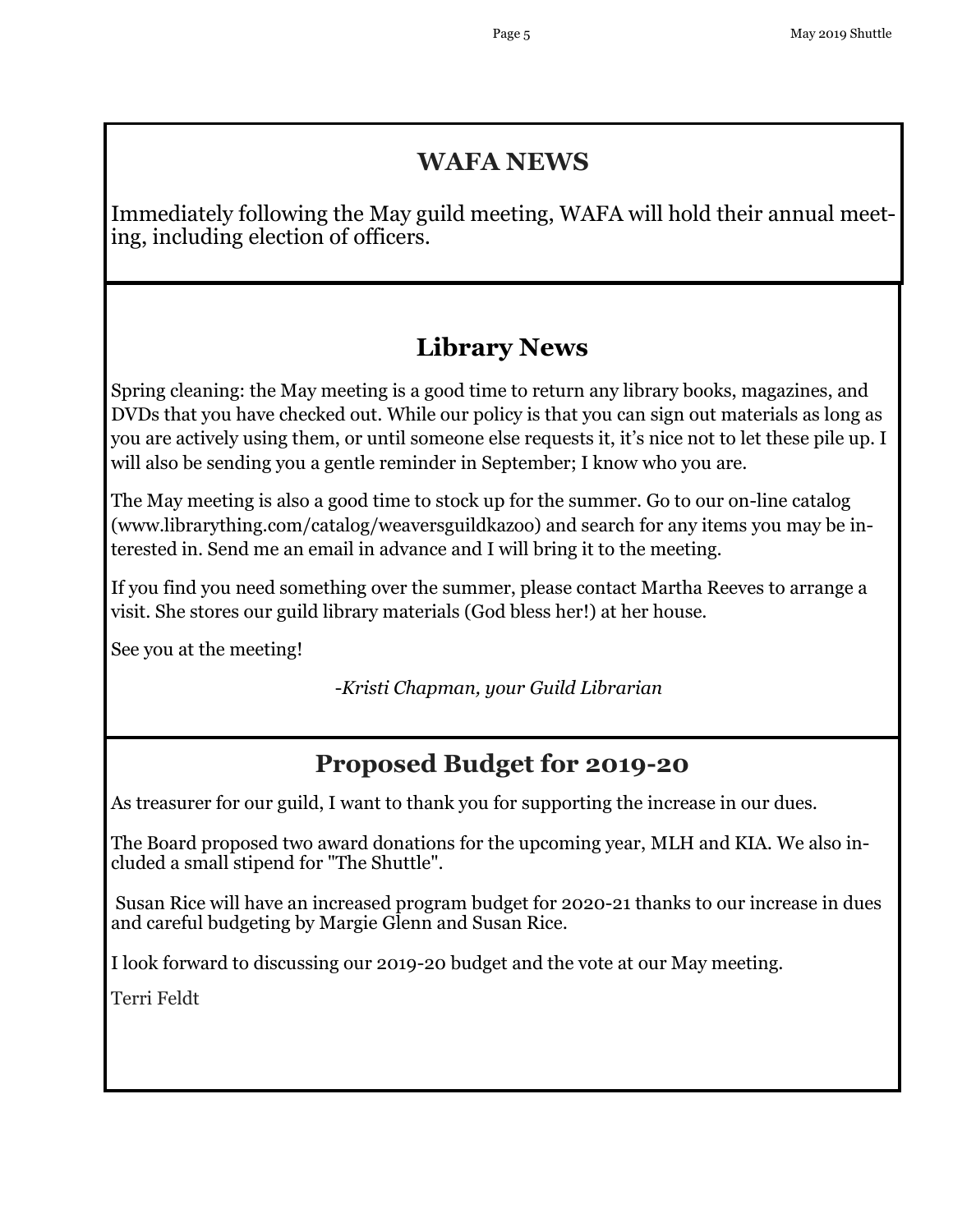#### **WEAVERS GUILD OF KALAMAZOO**

|                                       | - Reference - | - Potential - |                                              |
|---------------------------------------|---------------|---------------|----------------------------------------------|
|                                       | 2018/2019     | 2019/2020     |                                              |
| <b>BUDGET ITEMS</b>                   | Budget        | Budget        | <b>Notes</b>                                 |
| <b>INCOME</b>                         |               |               | Future Transfers from Regular Savings        |
| Donations - WAFA/MLH                  | \$60.         | \$710.        | \$500                                        |
| <b>Equipment Rental</b>               | \$50.         | \$50.         | \$210 (Service Items sold at 2018 WAFA Sale) |
| Library                               | \$50.         | \$60.         |                                              |
| <b>Membership Dues</b>                | \$2,160.      | \$3,200.      | 80 members @ \$40, each                      |
| Workshop Income                       | \$800.        | \$600.        |                                              |
| <b>Memorials and Gifts</b>            | \$60.         | \$60.         |                                              |
| <b>Arts Council Grant</b>             | \$500.        |               |                                              |
| <b>Miscellaneous</b>                  | \$100.        | \$50.         |                                              |
| <b>Total Income</b>                   | 33,780.       | \$4,730.      |                                              |
| <b>EXPENSES</b>                       |               |               |                                              |
| <b>ADMINISTRATION</b>                 |               |               |                                              |
| Hospitality                           | \$50.         | \$50.         |                                              |
| Insurance                             | \$500.        | \$525.        |                                              |
| Miscellaneous                         | \$30.         | \$30.         |                                              |
| <b>Fees &amp; Memberships</b>         | \$150.        | \$180.        |                                              |
| Anniv. T-shirts & Celebration         | \$300.        |               |                                              |
| <b>Supplies</b>                       | \$25.         | \$25.         |                                              |
| Total                                 | 1.06          | \$810.        |                                              |
| <b>PROGRAM</b>                        |               |               |                                              |
| Program Expense                       | \$1,200.      | \$1,300.      |                                              |
| <b>Program Rental</b>                 | \$600.        | \$600.        |                                              |
| <b>Workshop Expense</b>               | \$800.        | \$600.        |                                              |
| Total                                 | \$2,600.      | \$2,500.      |                                              |
| <b>PUBLICATIONS</b>                   |               |               |                                              |
| Library                               | \$150.        | \$250.        |                                              |
| Publicity                             |               |               |                                              |
| <b>Rental Equipment</b>               |               |               |                                              |
| Service Bureau                        |               |               |                                              |
| Shuttle                               |               |               |                                              |
| <b>Study Groups</b>                   |               | \$20.         |                                              |
| Yearbook                              | \$650.        | \$650.        |                                              |
| Website<br>Notecards to sell          | \$180.        | \$200.        |                                              |
| Total                                 | 3980.         | \$150.        | Ordering 1500 notecards and envelopes        |
|                                       |               | \$1,270.      |                                              |
| <b>AWARDS</b>                         |               |               |                                              |
| <b>Fiber Arts Education</b>           |               |               |                                              |
| <b>Exhibits</b>                       | \$200.        |               |                                              |
| <b>KIA Award</b><br><b>MFF Awards</b> |               | \$75.         |                                              |
| <b>MLH Awards</b>                     |               | \$75.         |                                              |
| <b>Guild Scholarships</b>             |               |               |                                              |
| <b>Total</b>                          | \$200.        | \$150.        |                                              |
|                                       |               |               |                                              |
| <b>Total Expenses</b>                 | \$4,835.      | \$4,730.      |                                              |
| Income - Expenses                     | $-$1,055$     |               |                                              |

| <b>END-OF-MONTH BANK BALANCE</b> |                           | 17-Apr-19 | Estimated Bank Balance on 31-May-19 |
|----------------------------------|---------------------------|-----------|-------------------------------------|
| Checkbook                        |                           | \$3,220.  | \$3,000.                            |
| <b>Savings</b>                   |                           | \$1,435.  | \$1,436.                            |
| <b>Money Market</b>              |                           | \$2,004.  | \$2,004.                            |
| 24 to 35 Month CD                | (Matures on May 16, 2020) | \$7,939.  | \$7,939.                            |
| <b>TOTAL</b>                     |                           | \$14,598. | \$14,379.                           |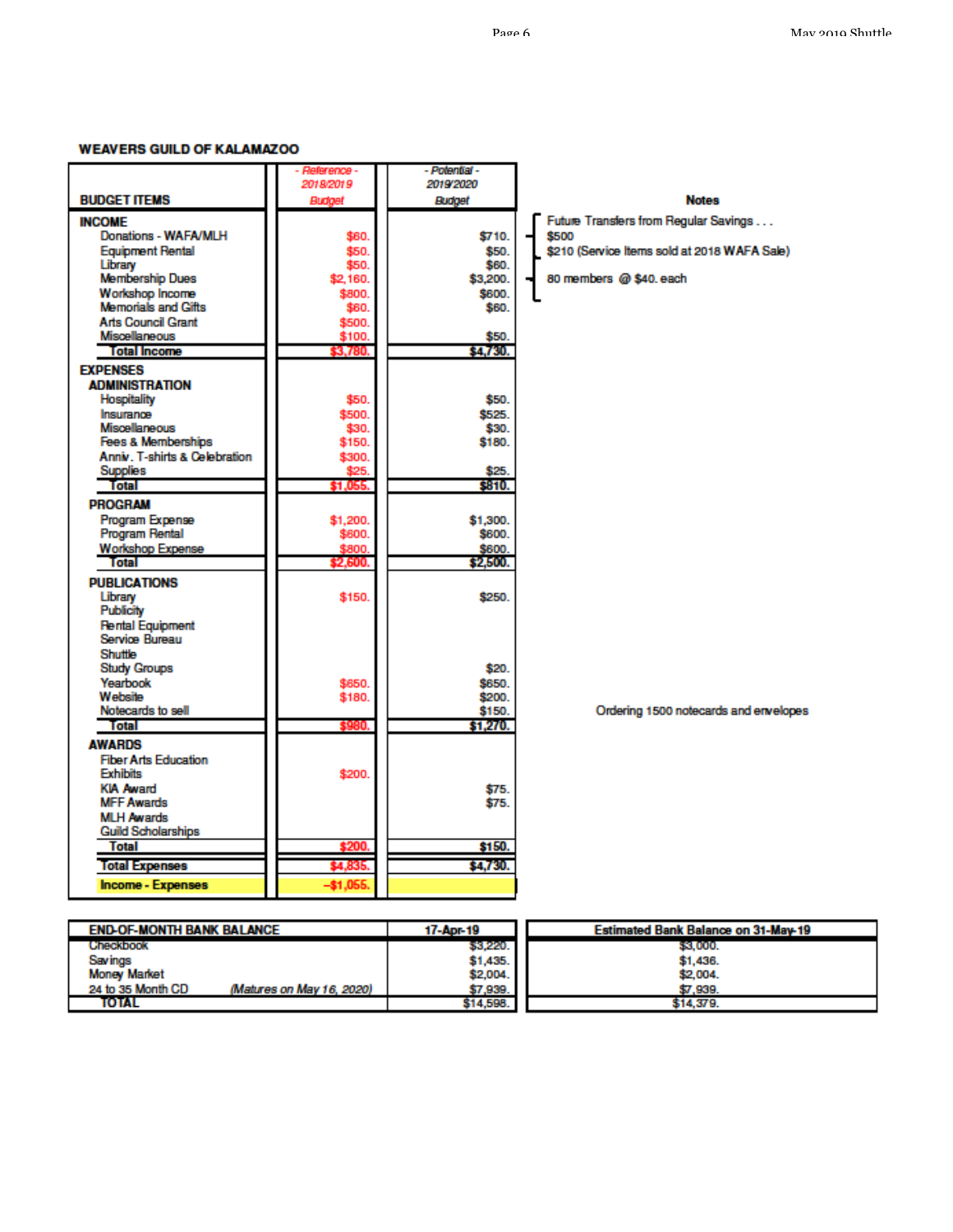| <b>Annual Dues \$40.00</b><br>Payable to:<br>- Dues cover 1 year from June 1 to May 31 the following year<br>- Dues are due by Sept. 30 if you wish to participate in the WAFA Sale<br>E-mail Address: ______<br>(This is used to send you the current Shuttle, as well as other Guild news and items of fiber interest)<br>If you are a Member Business Owner, indicate business name, contact information and product: _________________<br>Indicate if you would be willing to volunteer to serve, if needed, in any of the capacities listed below:<br><b>Program Committee</b><br><b>Workshop Setup</b><br><b>Nominating Committee</b><br><b>Library Committee</b><br>Publicity/Community Awareness ______ WAFA Sale Committee<br><b>WAFA Sale Setup</b><br>WAFA Sale Worker<br>I wish to have a mentor in the following areas:<br>I wish to serve as a mentor in: the state of the state of the state of the state of the state of the state of the state of the state of the state of the state of the state of the state of the state of the state of the stat<br>I have the following equipment (make, description):<br><b>Looms:</b> <u>Andreas and American contract and a series of the series of the series of the series of the series of the series of the series of the series of the series of the series of the series of the series of the series o</u><br>Weaving design software: the contract of the contract of the contract of the contract of the contract of the contract of the contract of the contract of the contract of the contract of the contract of the contract of the c<br>I hereby give do not give The Weavers Guild of Kalamazoo, Inc. permission to use photographs of<br>Me or My work in: | <b>Official Use Only</b><br>Date Received _____________<br>Cash or Check # _____________ |  |  |  |  |  |  |  |
|--------------------------------------------------------------------------------------------------------------------------------------------------------------------------------------------------------------------------------------------------------------------------------------------------------------------------------------------------------------------------------------------------------------------------------------------------------------------------------------------------------------------------------------------------------------------------------------------------------------------------------------------------------------------------------------------------------------------------------------------------------------------------------------------------------------------------------------------------------------------------------------------------------------------------------------------------------------------------------------------------------------------------------------------------------------------------------------------------------------------------------------------------------------------------------------------------------------------------------------------------------------------------------------------------------------------------------------------------------------------------------------------------------------------------------------------------------------------------------------------------------------------------------------------------------------------------------------------------------------------------------------------------------------------------------------------------------------------------------------|------------------------------------------------------------------------------------------|--|--|--|--|--|--|--|
|                                                                                                                                                                                                                                                                                                                                                                                                                                                                                                                                                                                                                                                                                                                                                                                                                                                                                                                                                                                                                                                                                                                                                                                                                                                                                                                                                                                                                                                                                                                                                                                                                                                                                                                                      | <b>Weavers Guild of Kalamazoo</b><br>P.O. Box 2795<br>Kalamazoo, MI 49003-2795           |  |  |  |  |  |  |  |
|                                                                                                                                                                                                                                                                                                                                                                                                                                                                                                                                                                                                                                                                                                                                                                                                                                                                                                                                                                                                                                                                                                                                                                                                                                                                                                                                                                                                                                                                                                                                                                                                                                                                                                                                      |                                                                                          |  |  |  |  |  |  |  |
|                                                                                                                                                                                                                                                                                                                                                                                                                                                                                                                                                                                                                                                                                                                                                                                                                                                                                                                                                                                                                                                                                                                                                                                                                                                                                                                                                                                                                                                                                                                                                                                                                                                                                                                                      |                                                                                          |  |  |  |  |  |  |  |
|                                                                                                                                                                                                                                                                                                                                                                                                                                                                                                                                                                                                                                                                                                                                                                                                                                                                                                                                                                                                                                                                                                                                                                                                                                                                                                                                                                                                                                                                                                                                                                                                                                                                                                                                      |                                                                                          |  |  |  |  |  |  |  |
|                                                                                                                                                                                                                                                                                                                                                                                                                                                                                                                                                                                                                                                                                                                                                                                                                                                                                                                                                                                                                                                                                                                                                                                                                                                                                                                                                                                                                                                                                                                                                                                                                                                                                                                                      |                                                                                          |  |  |  |  |  |  |  |
|                                                                                                                                                                                                                                                                                                                                                                                                                                                                                                                                                                                                                                                                                                                                                                                                                                                                                                                                                                                                                                                                                                                                                                                                                                                                                                                                                                                                                                                                                                                                                                                                                                                                                                                                      |                                                                                          |  |  |  |  |  |  |  |
|                                                                                                                                                                                                                                                                                                                                                                                                                                                                                                                                                                                                                                                                                                                                                                                                                                                                                                                                                                                                                                                                                                                                                                                                                                                                                                                                                                                                                                                                                                                                                                                                                                                                                                                                      | <b>Board Position</b>                                                                    |  |  |  |  |  |  |  |
|                                                                                                                                                                                                                                                                                                                                                                                                                                                                                                                                                                                                                                                                                                                                                                                                                                                                                                                                                                                                                                                                                                                                                                                                                                                                                                                                                                                                                                                                                                                                                                                                                                                                                                                                      | Speaker Hospitality                                                                      |  |  |  |  |  |  |  |
|                                                                                                                                                                                                                                                                                                                                                                                                                                                                                                                                                                                                                                                                                                                                                                                                                                                                                                                                                                                                                                                                                                                                                                                                                                                                                                                                                                                                                                                                                                                                                                                                                                                                                                                                      | Miscellaneous volunteering                                                               |  |  |  |  |  |  |  |
|                                                                                                                                                                                                                                                                                                                                                                                                                                                                                                                                                                                                                                                                                                                                                                                                                                                                                                                                                                                                                                                                                                                                                                                                                                                                                                                                                                                                                                                                                                                                                                                                                                                                                                                                      | willing to be called                                                                     |  |  |  |  |  |  |  |
|                                                                                                                                                                                                                                                                                                                                                                                                                                                                                                                                                                                                                                                                                                                                                                                                                                                                                                                                                                                                                                                                                                                                                                                                                                                                                                                                                                                                                                                                                                                                                                                                                                                                                                                                      |                                                                                          |  |  |  |  |  |  |  |
|                                                                                                                                                                                                                                                                                                                                                                                                                                                                                                                                                                                                                                                                                                                                                                                                                                                                                                                                                                                                                                                                                                                                                                                                                                                                                                                                                                                                                                                                                                                                                                                                                                                                                                                                      |                                                                                          |  |  |  |  |  |  |  |
|                                                                                                                                                                                                                                                                                                                                                                                                                                                                                                                                                                                                                                                                                                                                                                                                                                                                                                                                                                                                                                                                                                                                                                                                                                                                                                                                                                                                                                                                                                                                                                                                                                                                                                                                      |                                                                                          |  |  |  |  |  |  |  |
|                                                                                                                                                                                                                                                                                                                                                                                                                                                                                                                                                                                                                                                                                                                                                                                                                                                                                                                                                                                                                                                                                                                                                                                                                                                                                                                                                                                                                                                                                                                                                                                                                                                                                                                                      |                                                                                          |  |  |  |  |  |  |  |
|                                                                                                                                                                                                                                                                                                                                                                                                                                                                                                                                                                                                                                                                                                                                                                                                                                                                                                                                                                                                                                                                                                                                                                                                                                                                                                                                                                                                                                                                                                                                                                                                                                                                                                                                      |                                                                                          |  |  |  |  |  |  |  |
|                                                                                                                                                                                                                                                                                                                                                                                                                                                                                                                                                                                                                                                                                                                                                                                                                                                                                                                                                                                                                                                                                                                                                                                                                                                                                                                                                                                                                                                                                                                                                                                                                                                                                                                                      |                                                                                          |  |  |  |  |  |  |  |
|                                                                                                                                                                                                                                                                                                                                                                                                                                                                                                                                                                                                                                                                                                                                                                                                                                                                                                                                                                                                                                                                                                                                                                                                                                                                                                                                                                                                                                                                                                                                                                                                                                                                                                                                      |                                                                                          |  |  |  |  |  |  |  |
|                                                                                                                                                                                                                                                                                                                                                                                                                                                                                                                                                                                                                                                                                                                                                                                                                                                                                                                                                                                                                                                                                                                                                                                                                                                                                                                                                                                                                                                                                                                                                                                                                                                                                                                                      |                                                                                          |  |  |  |  |  |  |  |
|                                                                                                                                                                                                                                                                                                                                                                                                                                                                                                                                                                                                                                                                                                                                                                                                                                                                                                                                                                                                                                                                                                                                                                                                                                                                                                                                                                                                                                                                                                                                                                                                                                                                                                                                      |                                                                                          |  |  |  |  |  |  |  |
|                                                                                                                                                                                                                                                                                                                                                                                                                                                                                                                                                                                                                                                                                                                                                                                                                                                                                                                                                                                                                                                                                                                                                                                                                                                                                                                                                                                                                                                                                                                                                                                                                                                                                                                                      |                                                                                          |  |  |  |  |  |  |  |
| historical files bublicity in printed matter (magazines, newspapers) Guild web site                                                                                                                                                                                                                                                                                                                                                                                                                                                                                                                                                                                                                                                                                                                                                                                                                                                                                                                                                                                                                                                                                                                                                                                                                                                                                                                                                                                                                                                                                                                                                                                                                                                  |                                                                                          |  |  |  |  |  |  |  |
| Signature and date<br>Permission can be revoked with a signed and dated note sent to the Weavers Guild of Kalamazoo address provided above.                                                                                                                                                                                                                                                                                                                                                                                                                                                                                                                                                                                                                                                                                                                                                                                                                                                                                                                                                                                                                                                                                                                                                                                                                                                                                                                                                                                                                                                                                                                                                                                          |                                                                                          |  |  |  |  |  |  |  |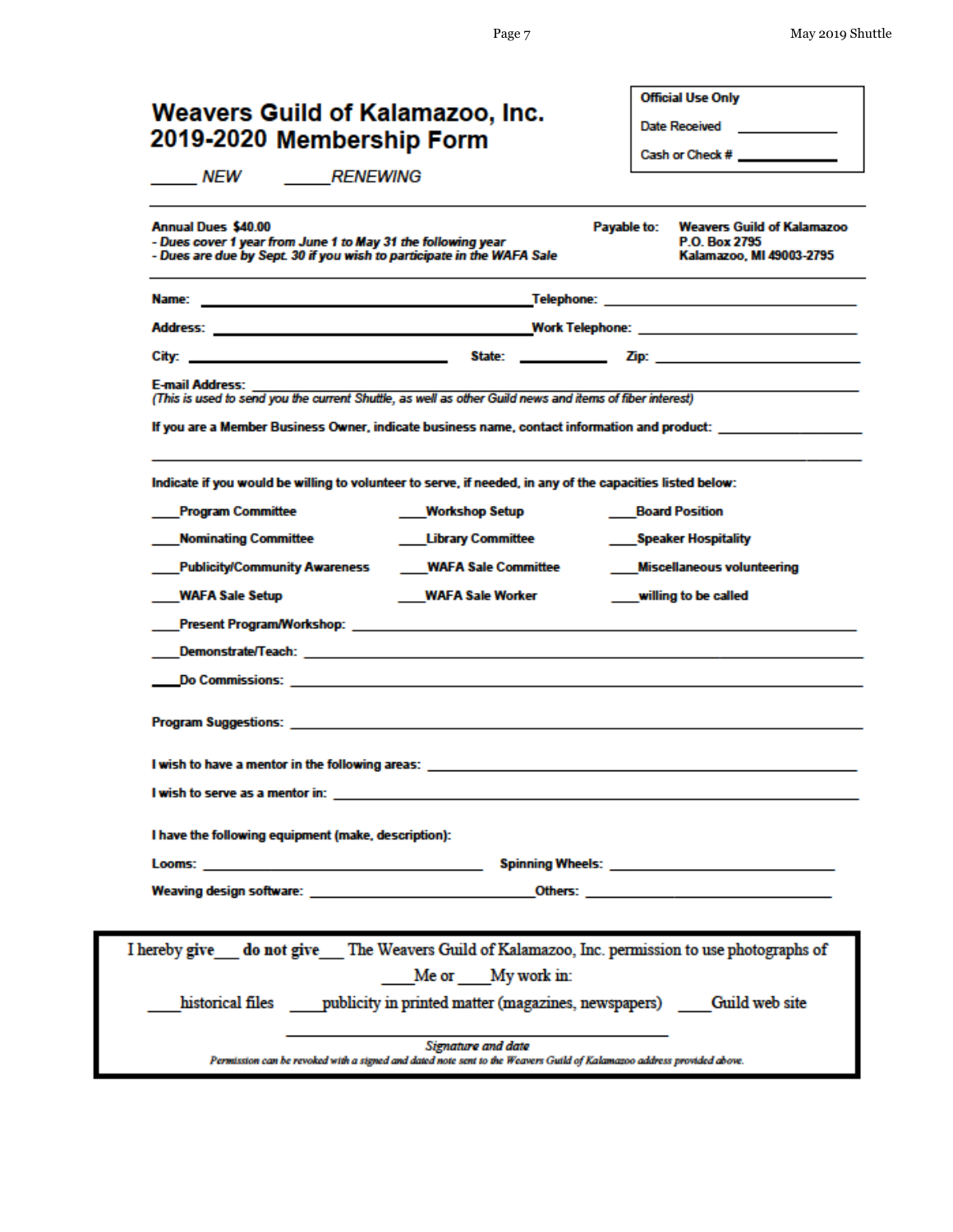#### **WEAVERS GUILD OF KALAMAZOO**

#### TREASURER'S REPORT 2018/2019

| <b>April Report</b>              | - Approved -              | <b>Income &amp; Expenses</b> |               |                          | 2018/2019      |  |  |
|----------------------------------|---------------------------|------------------------------|---------------|--------------------------|----------------|--|--|
| Presented Apr 27, 2019           | 2018/2019                 | Jun 1 through                | Apr 1 through | 2018/2019                | Budget         |  |  |
| <b>BUDGET ITEMS</b>              | <b>Budget</b>             | Mar 31, 2019                 | Apr 27, 2019  | <b>Totals</b>            | Balance        |  |  |
| <b>INCOME</b>                    |                           |                              |               |                          |                |  |  |
| Donations - WAFA/MLH             | \$60.                     | \$1.158.                     |               | \$1.158.                 |                |  |  |
| <b>Equipment Rental</b>          | \$50.                     | \$21.                        |               | \$21.                    |                |  |  |
| Library                          | \$50.                     | \$211.                       |               | \$211.                   |                |  |  |
| <b>Membership Dues</b>           | \$2,160.                  | \$2,460.                     |               | \$2,460.                 |                |  |  |
| Workshop Income                  | \$800.                    |                              |               |                          |                |  |  |
| <b>Memorials and Gifts</b>       | \$60.                     |                              |               |                          |                |  |  |
| <b>Art Council Grant</b>         | \$500.                    | \$500.                       |               | \$500.                   |                |  |  |
| <b>Miscellaneous</b>             | \$100.                    | \$37.                        | \$454.        | \$491.                   |                |  |  |
| <b>Total Income</b>              | \$3,780.                  | \$4,387.                     | \$454.        | \$4,841.                 |                |  |  |
|                                  |                           |                              |               |                          |                |  |  |
| <b>EXPENSES</b>                  |                           |                              |               |                          |                |  |  |
| <b>ADMINISTRATION</b>            |                           |                              |               |                          |                |  |  |
| <b>Hospitality</b>               | \$50.                     |                              |               |                          | \$50.          |  |  |
| Insurance                        | \$500.                    | \$523.                       |               | \$523.                   | \$23.          |  |  |
| <b>Miscellaneous</b>             | \$30.                     |                              |               |                          | \$30.          |  |  |
| <b>Fees &amp; Memberships</b>    | \$150.                    | \$100.                       | \$80.         | \$180.                   | \$30.          |  |  |
| Anniv. T-Shirts & Celebration    | \$300.                    | \$80.                        |               | \$80.                    | \$220.         |  |  |
| <b>Supplies</b>                  | \$25.                     | \$9.                         |               | \$9.                     | \$16.          |  |  |
| <b>Total</b>                     | \$1,055.                  | \$712.                       | \$80.         | \$792.                   | \$263.         |  |  |
| <b>PROGRAM</b>                   |                           |                              |               |                          |                |  |  |
| Program Expense                  | \$1,200.                  | \$613.                       |               | \$613.                   | \$587.         |  |  |
| <b>Program Rental</b>            | \$600.                    | \$450.                       | \$75.         | \$525.                   | \$75.          |  |  |
| <b>Workshop Expense</b>          | \$800.                    |                              |               |                          | \$800.         |  |  |
| <b>Total</b>                     | \$2,600.                  | \$1,063.                     | \$75.         | \$1,138.                 | \$1,462.       |  |  |
|                                  |                           |                              |               |                          |                |  |  |
| <b>PUBLICATIONS</b>              |                           |                              |               |                          |                |  |  |
| Library                          | \$150.                    | \$143.                       |               | \$143.                   | \$7.           |  |  |
| <b>Publicity</b>                 |                           |                              |               |                          |                |  |  |
| <b>Rental Equipment</b>          |                           |                              |               |                          |                |  |  |
| Service Bureau                   |                           |                              |               |                          |                |  |  |
| Shuttle                          |                           |                              |               |                          |                |  |  |
| <b>Study Groups</b>              |                           |                              |               |                          |                |  |  |
| Yearbook                         | \$650.                    | \$603.                       |               | \$603.                   | \$47.          |  |  |
| Website                          | \$180.                    | \$198.                       |               | \$198.                   | \$18.          |  |  |
| <b>Total</b>                     | \$980.                    | \$944.                       |               | \$944.                   | \$36.          |  |  |
| <b>AWARDS</b>                    |                           |                              |               |                          |                |  |  |
| <b>Fiber Arts Education</b>      |                           |                              |               |                          |                |  |  |
| <b>Exhibits</b>                  | \$200.                    | \$208.                       |               | \$208.                   | \$8.           |  |  |
| <b>KIA Award</b>                 |                           |                              |               |                          |                |  |  |
| <b>MFF Awards</b>                |                           |                              |               |                          |                |  |  |
| <b>MLH Awards</b>                |                           |                              |               |                          |                |  |  |
| <b>Guild Scholarships</b>        |                           |                              |               |                          |                |  |  |
| Total                            | \$200.                    | \$208.                       |               | \$208.                   | \$8.           |  |  |
|                                  |                           |                              |               |                          |                |  |  |
| <b>Total Expenses</b>            | \$4,835.                  | \$2,927.                     | \$155.        | \$3,082.                 | \$1,753.       |  |  |
| Income - Expenses                | $-$1,055.$                |                              |               | \$1,758.                 |                |  |  |
|                                  |                           |                              |               |                          |                |  |  |
| <b>Special Projects</b>          | 5/31/18 Balance           | 31-Mar-19                    | 27-Apr-19     | 2018/2019                | <b>Balance</b> |  |  |
| Swatchbook Income                | \$2,510.                  | \$1,610.                     |               | \$1,610.                 | \$4,120.       |  |  |
| Swatchbook Expenses              |                           | \$4,079.                     |               | \$4,079.                 | \$4,079.       |  |  |
| <b>T-Shirt Income</b>            | \$230.                    | \$147.                       |               | \$147.                   | \$377.         |  |  |
| <b>T-Shirt Expenses</b>          | \$193.                    | \$184.                       |               | \$184.                   | \$377.         |  |  |
|                                  |                           |                              |               |                          |                |  |  |
| <b>END-OF-MONTH BANK BALANCE</b> |                           | 31-Mar-19                    | 27-Apr-19     | Note: Miscellaneous      |                |  |  |
| Checkbook                        |                           | \$3,374.                     | \$3,673.      | Income line item is all  |                |  |  |
| Savings                          |                           | \$1,440.                     | \$1,435.      | notecard income for this |                |  |  |
| <b>Money Market</b>              |                           | \$2,004.                     | \$2,004.      | fiscal year.             |                |  |  |
| 24 to 35 Month CD                | (Matures on May 16, 2020) | \$7,939.                     | \$7,939.      |                          |                |  |  |
| <b>TOTAL</b>                     |                           | \$14,757                     | \$15,051      |                          |                |  |  |